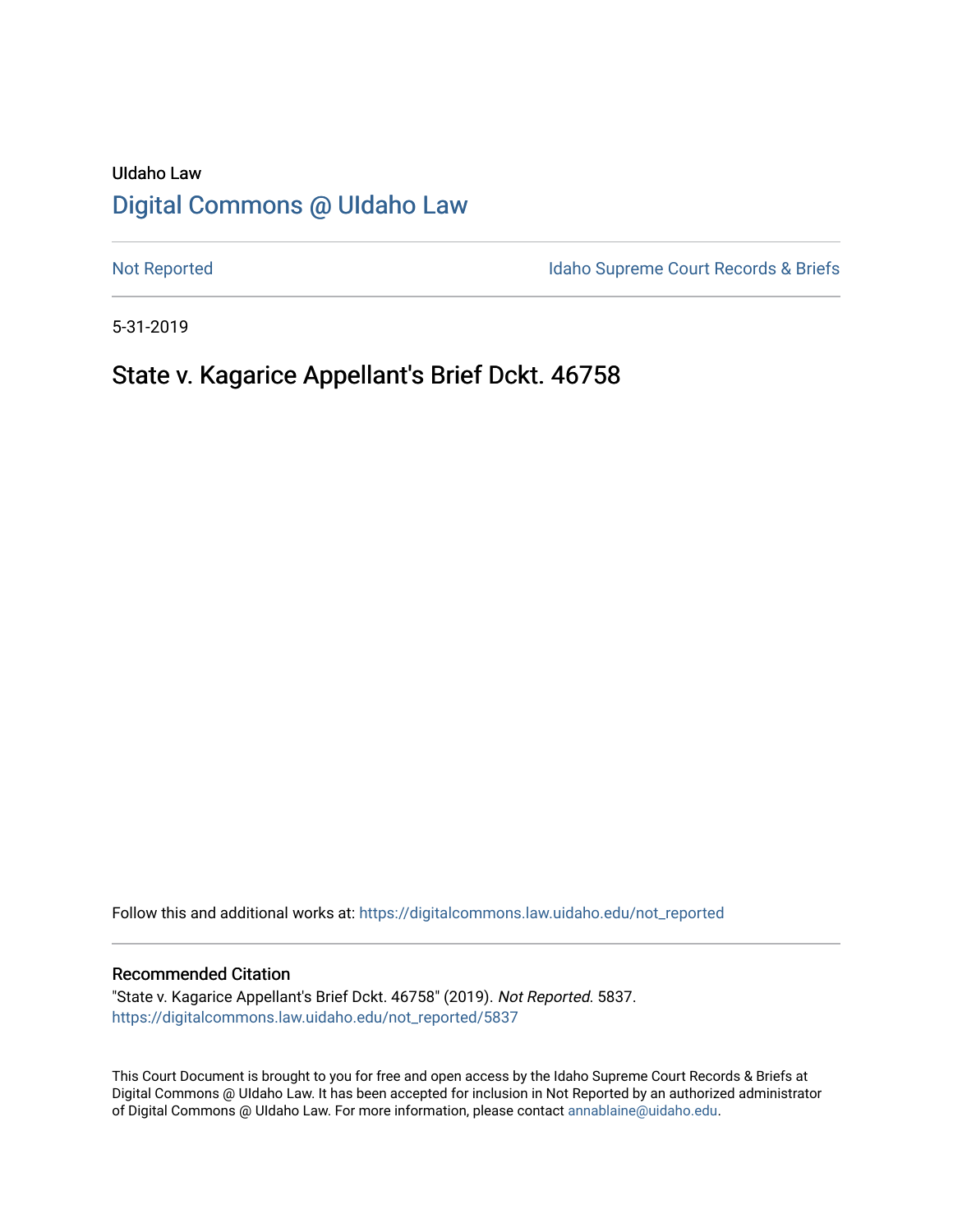Electronically Filed 5/31/2019 1:55 PM Idaho Supreme Court Karel Lehrman, Clerk of the Court By: Brad Thies, Deputy Clerk

# IN THE DISTRICT COURT OF THE FIRST JUDICIAL DISTRICT OF THE STATE OF IDAHO FOR KOOTENAI COUNTY

STATE OF IDAHO, Plaintiff - Respondent, vs.

JOSHUA PAUL KAGARICE, Defendant - Appellant. Docket No. 46758-2019 Kootenai County District Court CR-2017-21189

APPELLANT'S BRIEF

APPEAL FROM THE DISTRICT COURT OF THE STATE OF IDAHO FOR KOOTENAI COUNTY

> HONORABLE JOHN T. MITCHELL, District Judge

JOSEPH R. SULLIVAN Sullivan Law Office, PLLC 320 E. Neider Avenue, Ste. 207 Coeur d'Alene, ID 83815

LAWRENCE G. WASDEN Attorney General Statehouse Mail Boise, ID 83720-0010

ATTORNEY FOR THE APPELLANT

ATTORNEY FOR THE RESPONDENT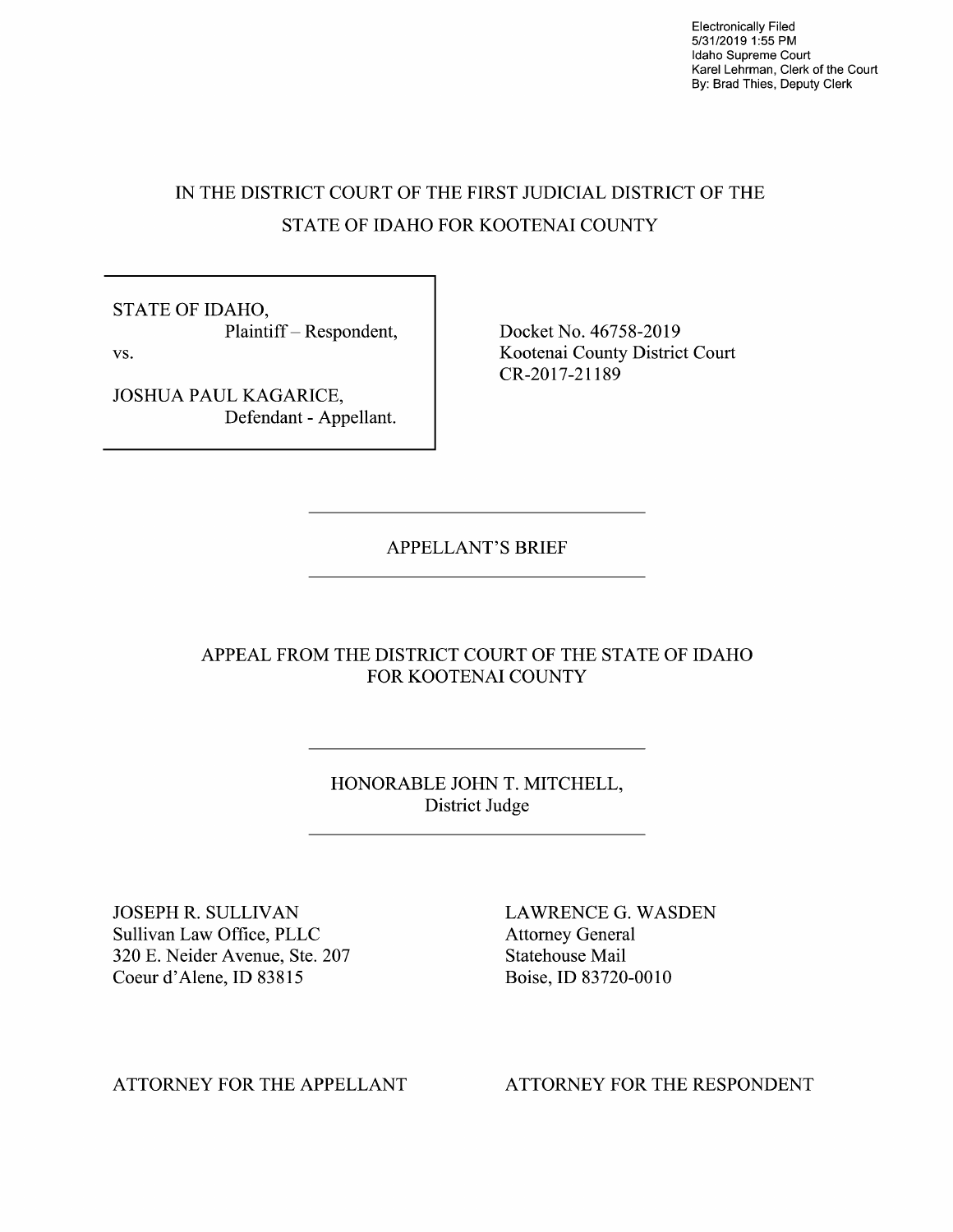# **TABLE OF CONTENTS**

| <b>1. JUDGE COMBO CORRECTLY RULED THAT CORPORAL KAGARICE HAD</b><br><b>LAWFUL AUTHORITY TO MAKE CONTACT WITH AND TO IDENTIFY</b><br><b>MADSEN FOR PURPOSES OF INVESTIGATING A POTENTIAL MISDEMEANOR</b>                                                                                                                                   |
|-------------------------------------------------------------------------------------------------------------------------------------------------------------------------------------------------------------------------------------------------------------------------------------------------------------------------------------------|
| 2. JUDGE COMBO CORRECTLY RULED AS A MATTER OF LAW THAT THE<br><b>OWNER OF A NUISANCE HAS THE OBLIGATION TO IDENTIFY HIMSELF OR</b>                                                                                                                                                                                                        |
| 3. JUDGE COMBO CORRECTLY RULED THAT AS A MATTER OF LAW<br><b>CORPORAL KAGARICE HAD LAWFUL AUTHORITY TO ARREST MADSEN</b><br>FOR RESISTING AND OBSTRUCTING BY FAILING TO IDENTIFY HERSELF13                                                                                                                                                |
| 4. JUDGE COMBO CORRECTLY RULED THAT DISMISSAL PURSUANT TO I.C.R.<br>48(A)(2) WAS THE ONLY APPROPRIATE SANCTION BECAUSE THE STATE'S<br>AFFIANT, KOOTENAI COUNTY SHERIFF'S OFFICE DETECTIVE DUNCAN,<br><b>HAD FAILED TO SET FORTH IN HIS AFFIDAVIT MATERIAL EXCULPATORY</b><br>EVIDENCE AND SUCH OMISSION WAS "MATERIAL, DELIBERATE, AND/OR |
|                                                                                                                                                                                                                                                                                                                                           |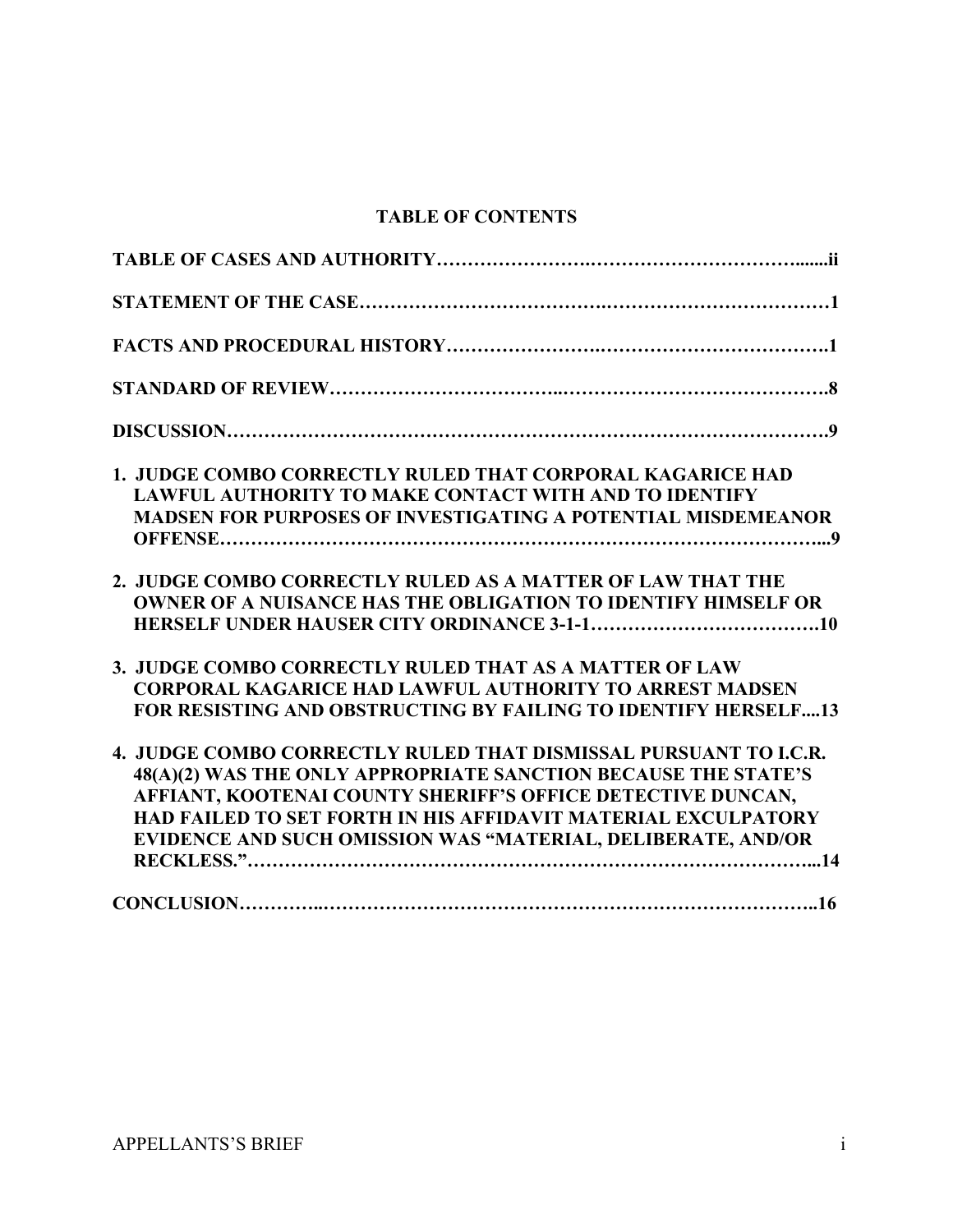# **TABLE OF CASES AND AUTHORITY**

# **Cases**

| State v. George, 127 Idaho 693, 905 P.2d 626 (1995) (citing State v. Godwin, 121 Idaho 517, 826 |  |
|-------------------------------------------------------------------------------------------------|--|
|                                                                                                 |  |
|                                                                                                 |  |
|                                                                                                 |  |
|                                                                                                 |  |
|                                                                                                 |  |
|                                                                                                 |  |
|                                                                                                 |  |
| State v. Trusdall, 155 Idaho 965, 318 P.3d 955 (Ct.App. 2014) (quoting Bailey v. Bailey, 153    |  |
|                                                                                                 |  |
|                                                                                                 |  |
|                                                                                                 |  |
| United States v. Santana, 427 U.S. 38, 96 S.Ct. 2406 (1976) (citing Katz v. United States, 389  |  |
|                                                                                                 |  |

## **Rules/Statutes/Ordinances**

# **Transcripts/Affidavits**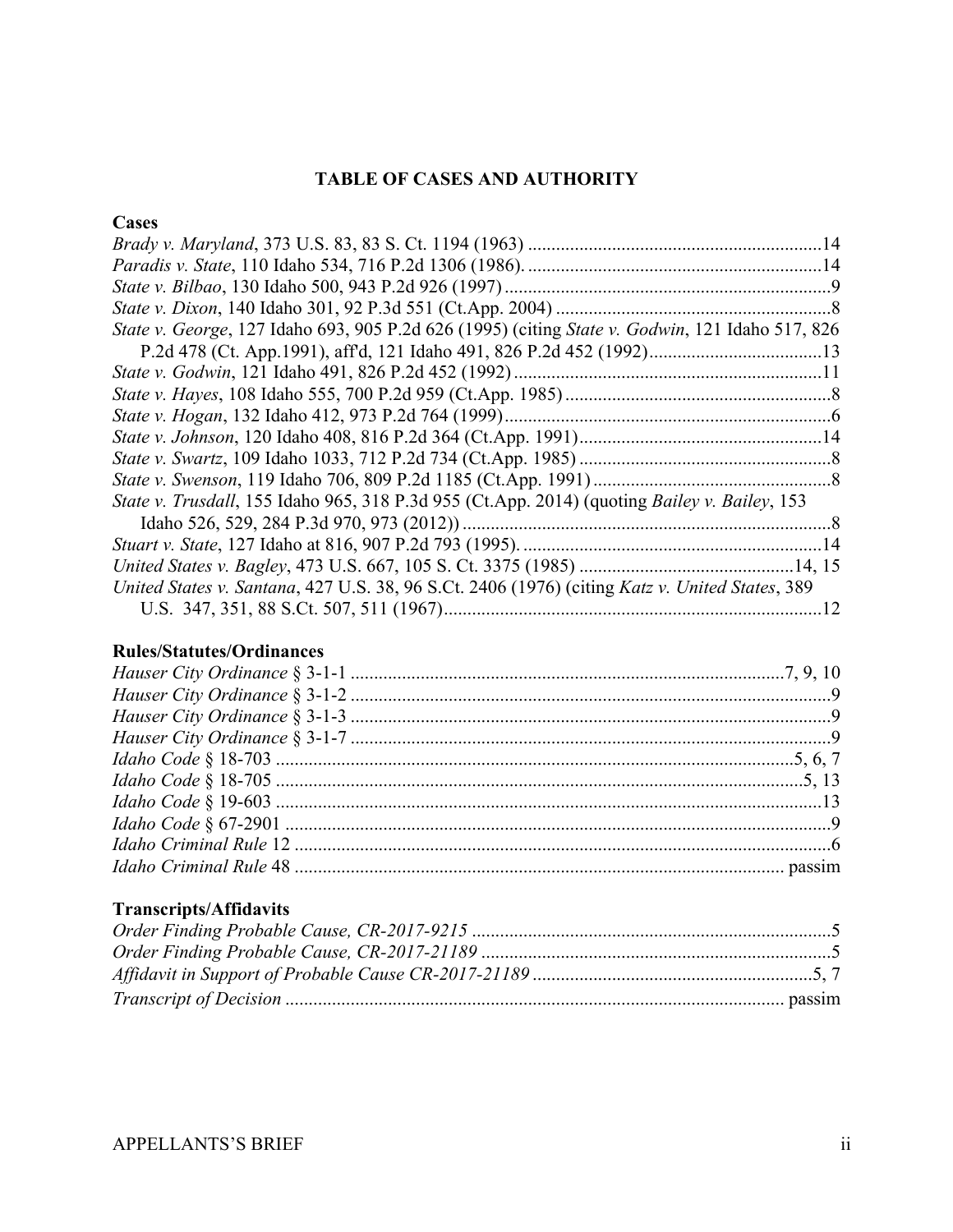#### **STATEMENT OF THE CASE**

 The Defendant/Appellant, by and through his attorney of record, Joseph R. Sullivan, of Sullivan Law Office, PLLC, appeals the Memorandum Decision And Order On Appeal From Magistrate Division, entered and filed on January 2, 2019, whereby the district court reversed the Honorable James Combo's Order to Dismiss, entered and filed on May 21, 2018. Appellant avers that the district court erred as a matter of law by reversing Judge Combo's Order to Dismiss because Judge Combo correctly identified that dismissal pursuant to I.C.R. 48(b) was a matter of the court's discretion and the court identified substantial competent evidence on the record supporting the decision to dismiss.

### **I. FACTS AND PROCEDURAL HISTORY**

 On June 1, 2017, Corporal Kagarice, who is POST certified Firearms and Krav Maga (self-defense and arrest techniques) instructor and sworn Trooper with the Idaho State Police, was on-duty, in full Class A uniform and driving a marked Idaho State Police patrol vehicle. At approximately 0329 hours, he was made aware of a car alarm in the area of Spuler Road in the City of Hauser, Idaho, which had been going off for approximately ten (10) minutes. He responded and arrived at the scene at approximately 0354 hours. When he arrived at 18138 W. Spuler Road he found a beige Subaru Legacy, Idaho , in the driveway with what sounded to be a car alarm going off. At the time of this observation, Corporal Kagarice believed there was a County Ordinance prohibiting nuisances after 10:00 PM and had actual knowledge of the Hauser City Ordinance, prohibiting nuisances generally. Corporal Kagarice recalled a male individual with officer safety alerts associated with the residence from approximately a year earlier but was unaware of who currently lived at that address.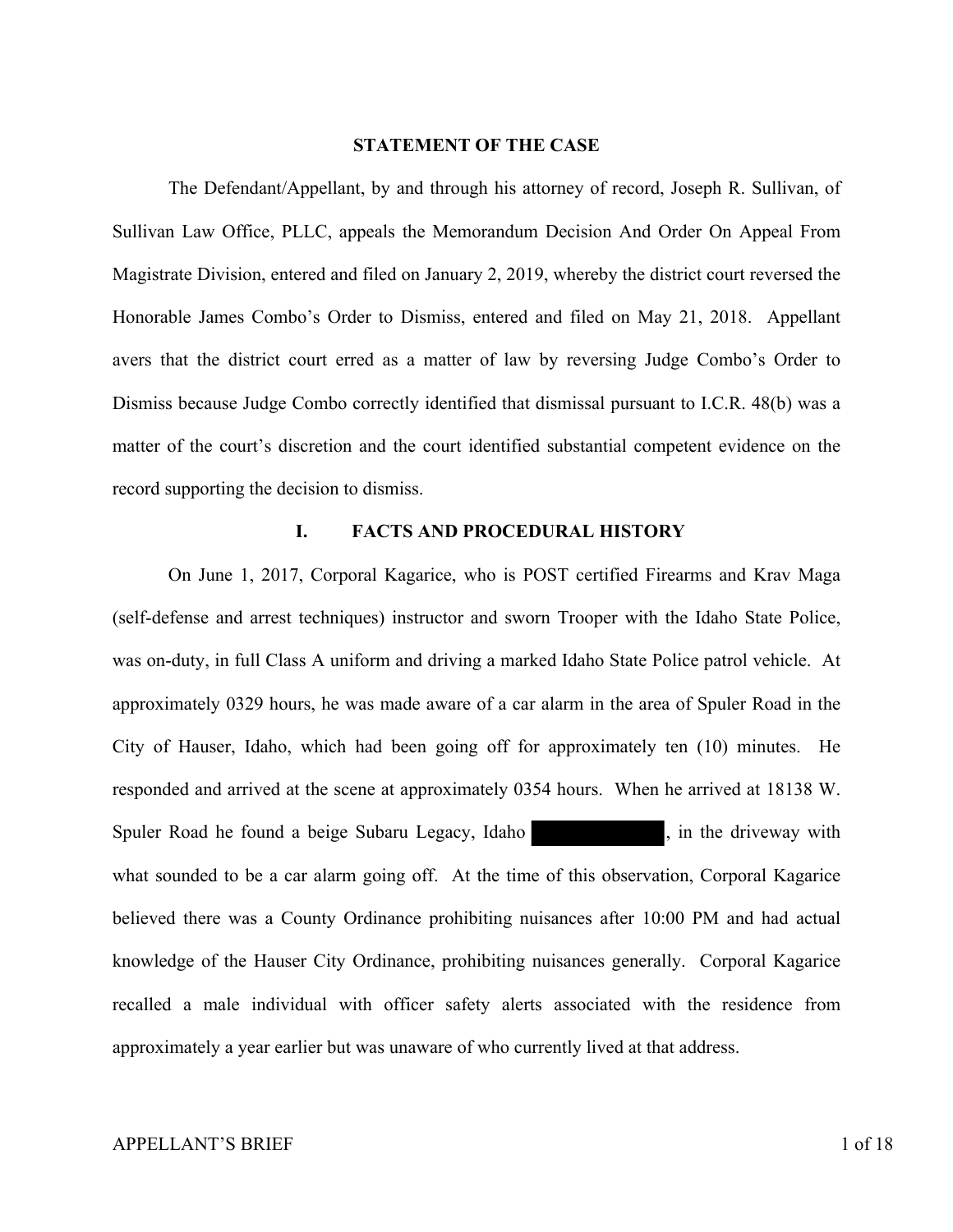As Corporal Kagarice approached the residence, he was confronted by an aggressive dog that ran toward him and began circling him. He observed the dog's body was lowered, the hackles or hair on the back of the body was bristled, and the dog's ears were back. The dog's bark was loud and, based on his Canine Encounter's with Law Enforcement Training, Corporal Kagarice recognized these signs to be indicators of territorial aggression.

 As the dog neared Corporal Kagarice, he deployed his department issued pepper spray to deter the dog's aggression. As Corporal Kagarice deployed the pepper spray, the dog moved and Corporal Kagarice was unable to tell if the pepper spray connected with the intended target; the dog's face. As Corporal Kagarice neared the porch of the residence, he noticed the dog at a small dog door next to the main door still displaying the same aggressive body language. Corporal Kagarice deployed his pepper spray again and the dog retreated inside the residence.

 While standing at the door, Corporal Kagarice loudly announced "State Police come to the door!" multiple times and searched the exterior and windows using his department issued flashlight. While Corporal Kagarice was announcing his presence, he noticed surveillance cameras mounted under the awnings of the roof looking down at the entrances to the residence. He also noticed what appeared to be music playing from possibly a lower level of the residence. After making multiple attempts to contact someone inside the residence for approximately four minutes, Corporal Kagarice determined no one was going to come out and talk with him about the car alarm.

While Corporal Kagarice was still on scene, the vehicle's battery appeared to be draining down as the noise lessened, sputtered, and then stopped all together. Corporal Kagarice informed ISP dispatch he was unable to locate a person responsible for the disturbance and left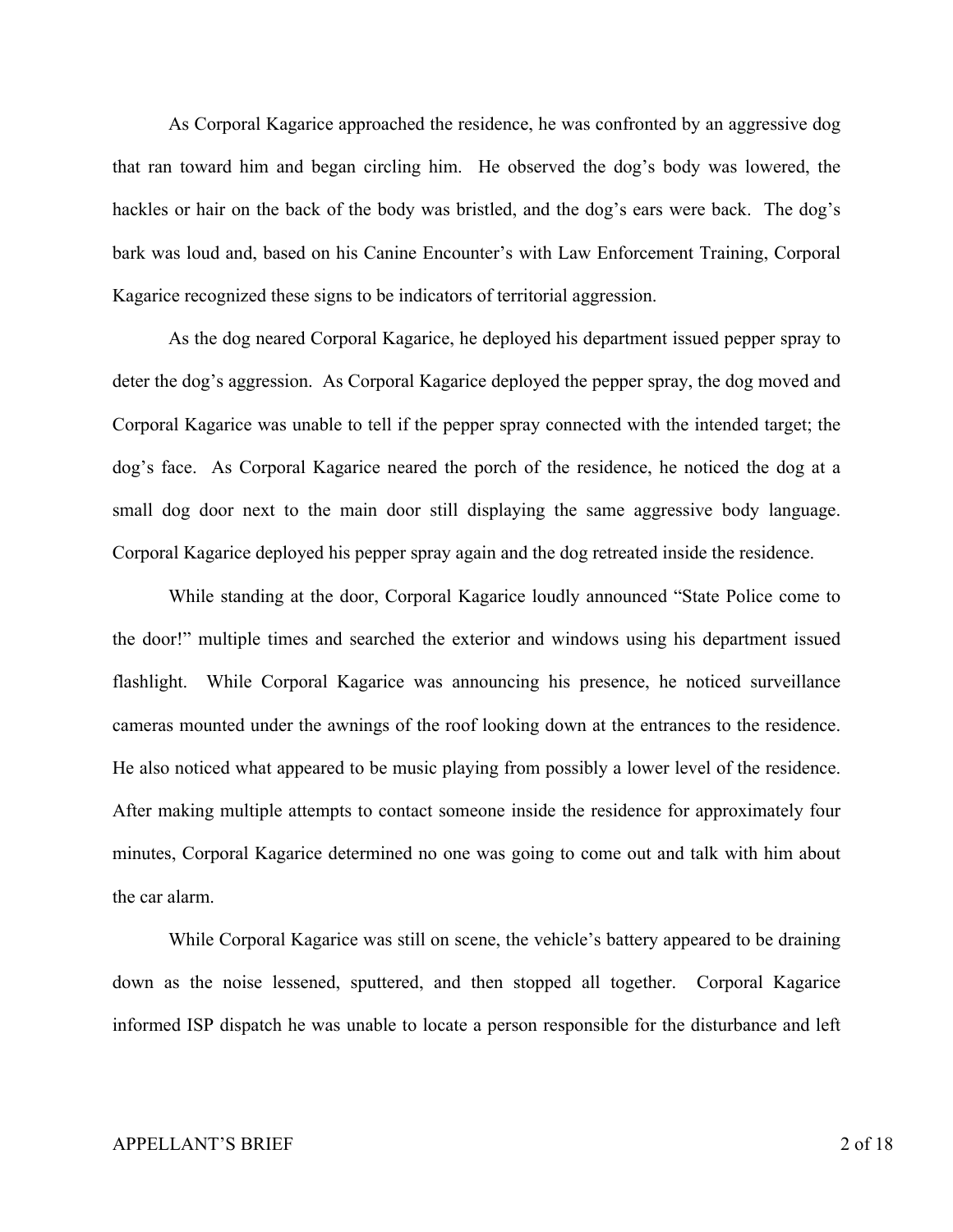the residence. Because Corporal Kagarice deployed his pepper spray, Idaho State Police policy required him to report his use of force.

 On June 1, 2017, at approximately 1717 hours, Corporal Kagarice returned to the residence at 18138 W. Spuler Road to follow up on the nuisance from earlier that morning. He approached the residence and contacted a female who answered the door. Corporal Kagarice told the female that he responded to the residence earlier in the morning and asked her if she was aware her car alarm had been going off. The female said someone had been working on the car's electrical system and that it had an alarm in it.

 Corporal Kagarice told the female he would need to identify her for his report and she just told him her name was "Courtney." Corporal Kagarice told Courtney he was investigating a misdemeanor offense and she was required to identify herself. The female, who Corporal Kagarice later identified as Courtney R. Madsen, became verbally aggressive and refused to identify herself.

Madsen told Corporal Kagarice that she knew he "maced" her dog because of the surveillance system. When Corporal Kagarice asked Madsen why she didn't respond to his request to come to the door during his first contact at the residence, Madsen told him she came out after he left.

 Corporal Kagarice told Madsen multiple times she needed to identify herself but she refused to give him any form of identification or provide her last name or date of birth. Corporal Kagarice told Madsen, who was argumentative and verbally aggressive, to exit the residence because of her demeanor and his inability to determine whether there were other individuals in the residence that may pose a risk to his safety. Madsen continued to refuse to cooperate.

#### APPELLANT'S BRIEF 3 of 18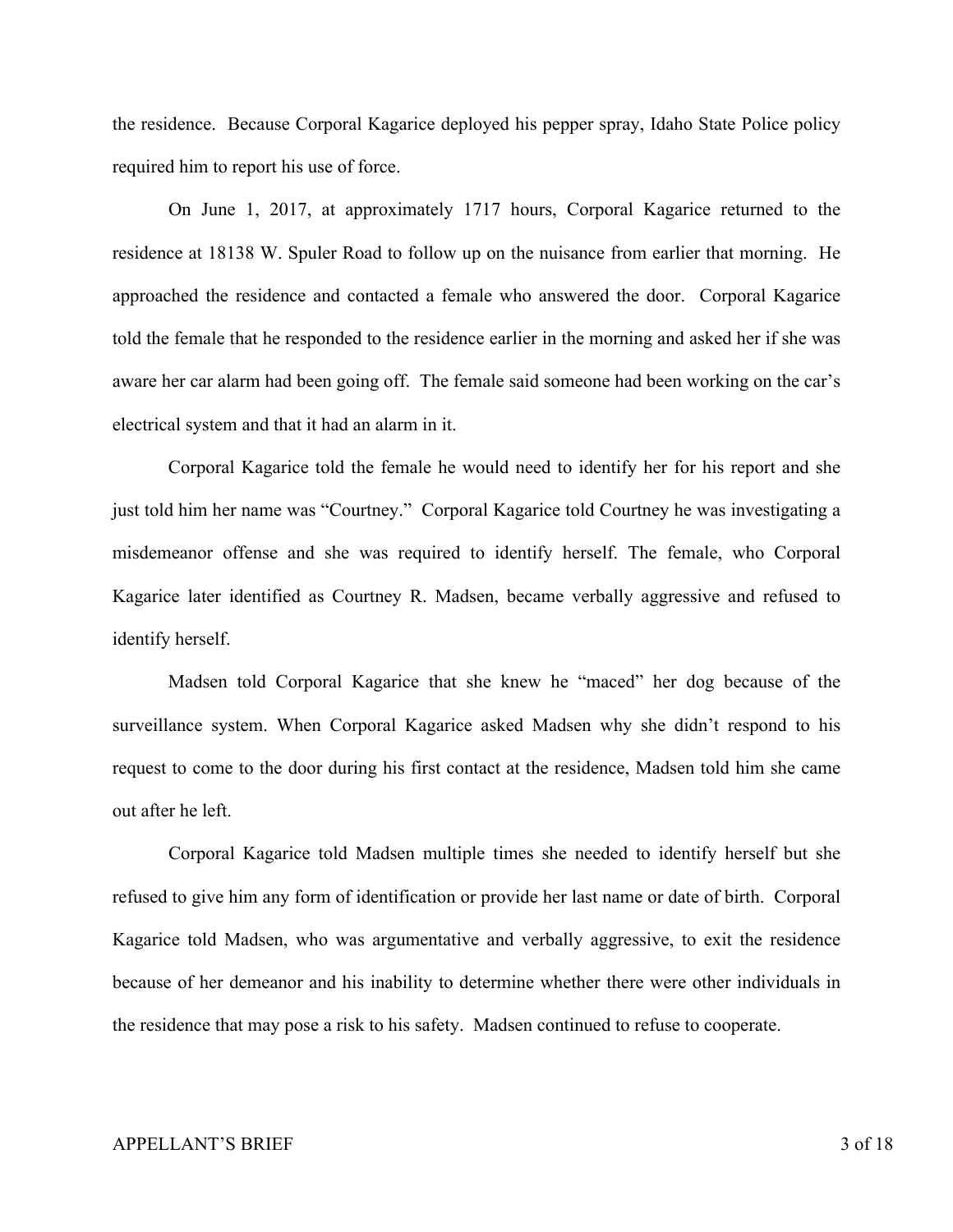Based upon Madsen's refusal to identify herself, Corporal Kagarice placed her under arrest for resisting and obstructing his investigation of the nuisance. Corporal Kagarice ordered Madsen to turn around and began to secure her hands to place her in handcuffs. Madsen twisted her upper body and pulled away from Corporal Kagarice. Corporal Kagarice placed Madsen's left arm in a shoulder-control hold and moved her on the ground to restrict her movement.

After handcuffing Madsen, Corporal Kagarice escorted her to the front of his marked patrol vehicle and she struggled against him as they walked. After Madsen was moved to the front of his marked patrol vehicle, Corporal Kagarice told her he was going to search her person and she began thrashing and struggling against him while screaming. Corporal Kagarice advised Madsen of her rights according to Miranda but she interrupted him and refused to listen. During Corporal Kagarice's search of Madsen's upper body she twisted her body and thrashed; prohibiting him from being able to complete a search of her person for weapons that could harm him. Corporal Kagarice had to stabilize Madsen against the hood of his patrol vehicle, using a shoulder control technique in order to complete the search of her person.

 After Corporal Kagarice searched Madsen for weapons, he had to forcibly escort her to the back passenger side of his patrol vehicle. As Corporal Kagarice placed Madsen in the back seat area of his patrol vehicle, she kicked her leg out to block him from closing the rear door to secure her in the vehicle. Corporal Kagarice ordered Madsen multiple times to move her leg so he could close the door but she refused to comply. Corporal Kagarice saw a moment when Madsen flexed her leg and was able to force the door shut.

 Corporal Kagarice released Madsen's children to the custody of their grandfather, Jerry Madsen, at Madsen's request.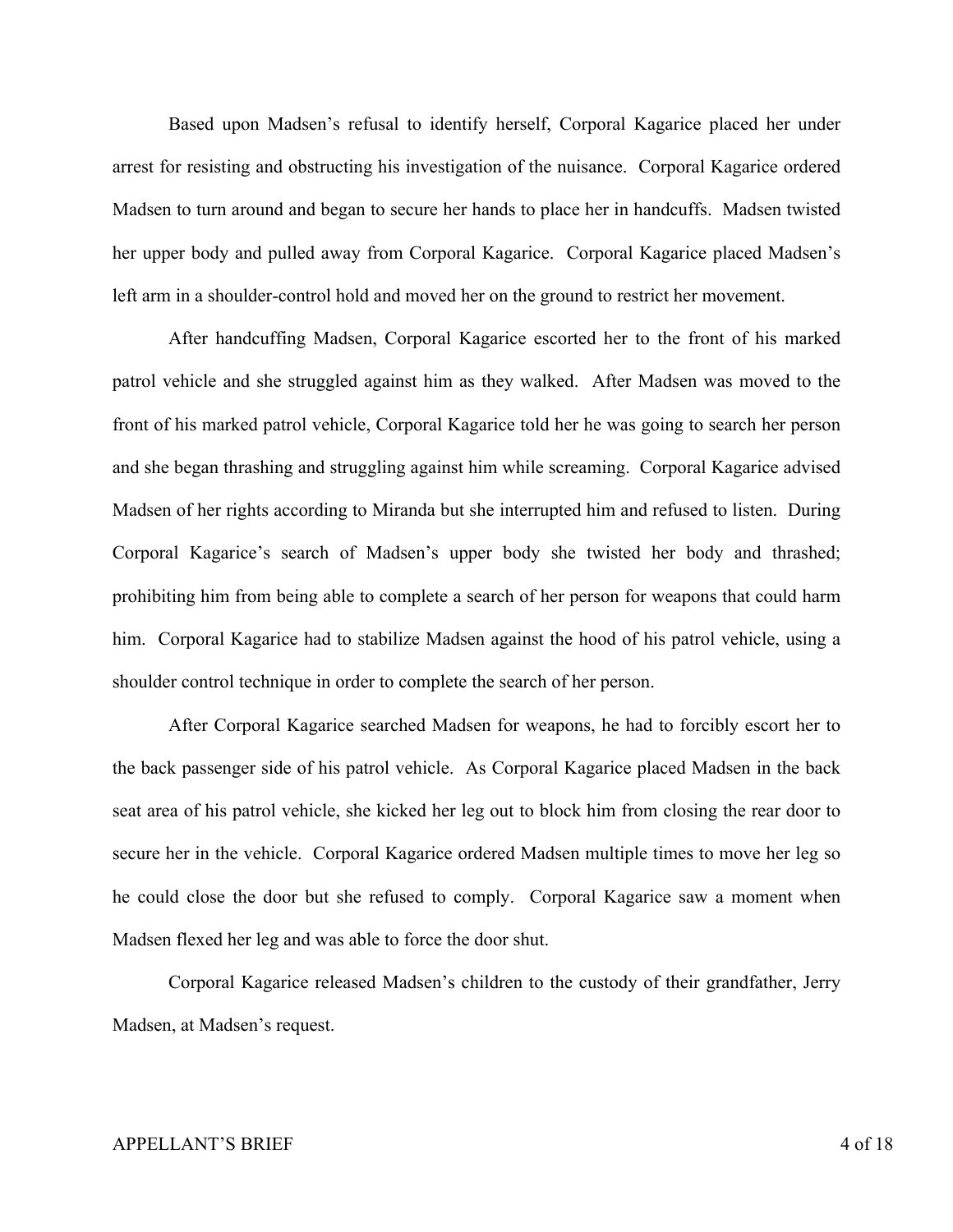After Corporal Kagarice had Madsen in custody and was driving to the Kootenai County Public Safety Building, he was able to access his mobile data terminal and find a driver's license photograph that ISP dispatch had located, finally confirming Madsen's identity.

Corporal Kagarice transported Madsen to the Kootenai County Jail and booked her into custody for Resisting and/or Obstructing an Officer, in violation of Idaho Code  $\S$  18-705.

On June 2, 2017, Corporal Kagarice submitted his probable cause affidavit to the court and on June 6, 2017, at 0948 hours, the Magistrate Court (Honorable Judge Anna Eckhart) signed an Order Finding Probable Cause that the crime of Resisting or Obstructing an Officer, in violation of Idaho Code § 18-705, had been committed and that the Defendant, Courtney Madsen, committed said crime. (Order Finding Probable Cause, CR-2017-9215).

Corporal Kagarice's conduct was referred to the Kootenai County Sheriff's Office for further investigation on July 27, 2017, and on November 15th, 2017, Detective R. Duncan filed his Affidavit in Support of Probable Cause in support of the Criminal Complaint; alleging that Corporal Kagarice did commit the crime of Unlawful Arrest, in violation of Idaho Code § 18- 703, by arresting Courtney Madsen on June 1, 2017. (Affidavit in Support of Probable Cause, CR-2017-21189). Notably, Detective Duncan's probable cause affidavit included an unsigned copy of Corporal Kagarice's probable cause affidavit, despite the fact that the State had in its possession a copy of the affidavit signed by Corporal Kagarice and including a finding of probable cause by Judge Eckhart. The complaint was sworn before the Honorable Judge Mayli Walsh on the same date and Judge Walsh signed an Order Finding Probable cause based on the Court's examination of the affidavit and police reports submitted by Detective Duncan. (Order Finding Probable Cause, CR-2017-21189). The case was assigned to the Honorable Judge Anna Eckhart.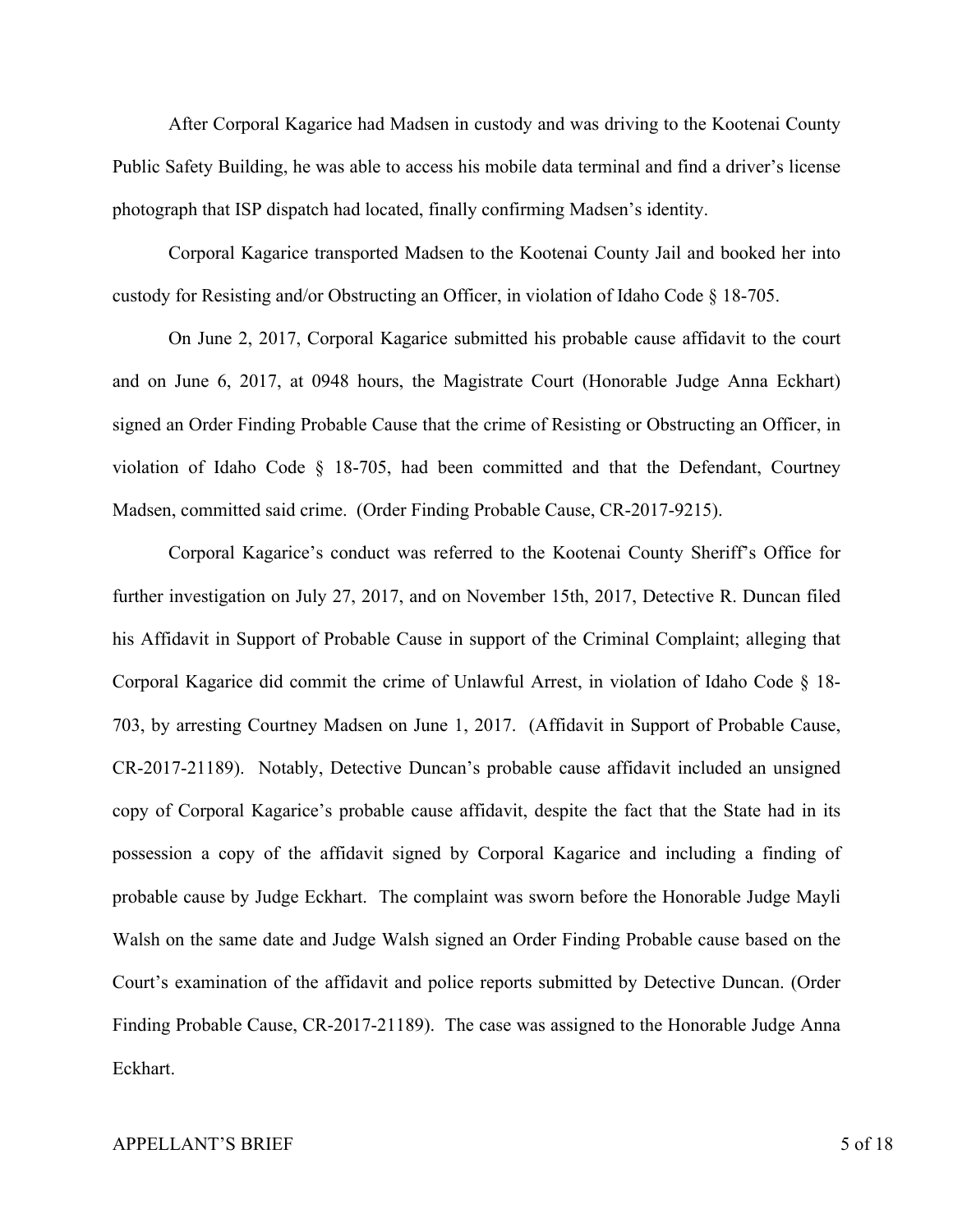Corporal Kagarice filed his first Motion to Dismiss on January 28th, 2018, on the grounds that the case should be dismissed: pursuant to I.C.R. 12(b) and I.C.R. 48(a)(2) because the conduct did not amount to a crime in that probable cause for the arrest had already been found; pursuant to I.C.R. 12(b) and I.C.R. 48(a)(2) because the complaint was defective as a matter of law because an essential element of the offense (an arrest without probable cause) was already found in favor of Corporal Kagarice; pursuant to I.C.R. 12(b) and I.C.R. 48(a)(2) because Judge Walsh's determination that Corporal Kagarice made an arrest without probable cause was procedurally defective under the principle of collateral estoppel (issue preclusion); and pursuant to I.C.R. 12(b) and I.C.R. 48(a)(2) because Judge Walsh was prohibited from making a second determination as to probable cause for the underlying arrest for Obstructing and Delaying an Officer according to *State v. Hogan*, 132 Idaho 412, 973 P.2d 764 (1999) (setting forth the rule that a magistrate does not have "the discretion to hold a second probable cause hearing after one determination of probable cause has already been made by another magistrate" in a misdemeanor case).

On March 2, 2018, Magistrate Anna Eckhart filed an Order of Voluntary Disqualification and the case was reassigned to the Honorable James Combo on March 8, 2018.

Corporal Kagarice filed his Amended Motion to Dismiss on March 13, 2018, and his Second Motion to Dismiss on March 19, 2018, arguing that the case should be dismissed pursuant to I.C.R.  $48(a)(2)$  because Idaho Code § 18-703, in all of its applications, is unconstitutionally vague on its face and as applied to Corporal Kagarice's conduct.

Oral argument on Corporal Kagarice's motions was heard before Judge Combo on April 30, 2018. Following oral argument, Judge Combo requested additional briefing regarding Corporal Kagarice's lawful authority to make contact with and to identify Courtney Madsen for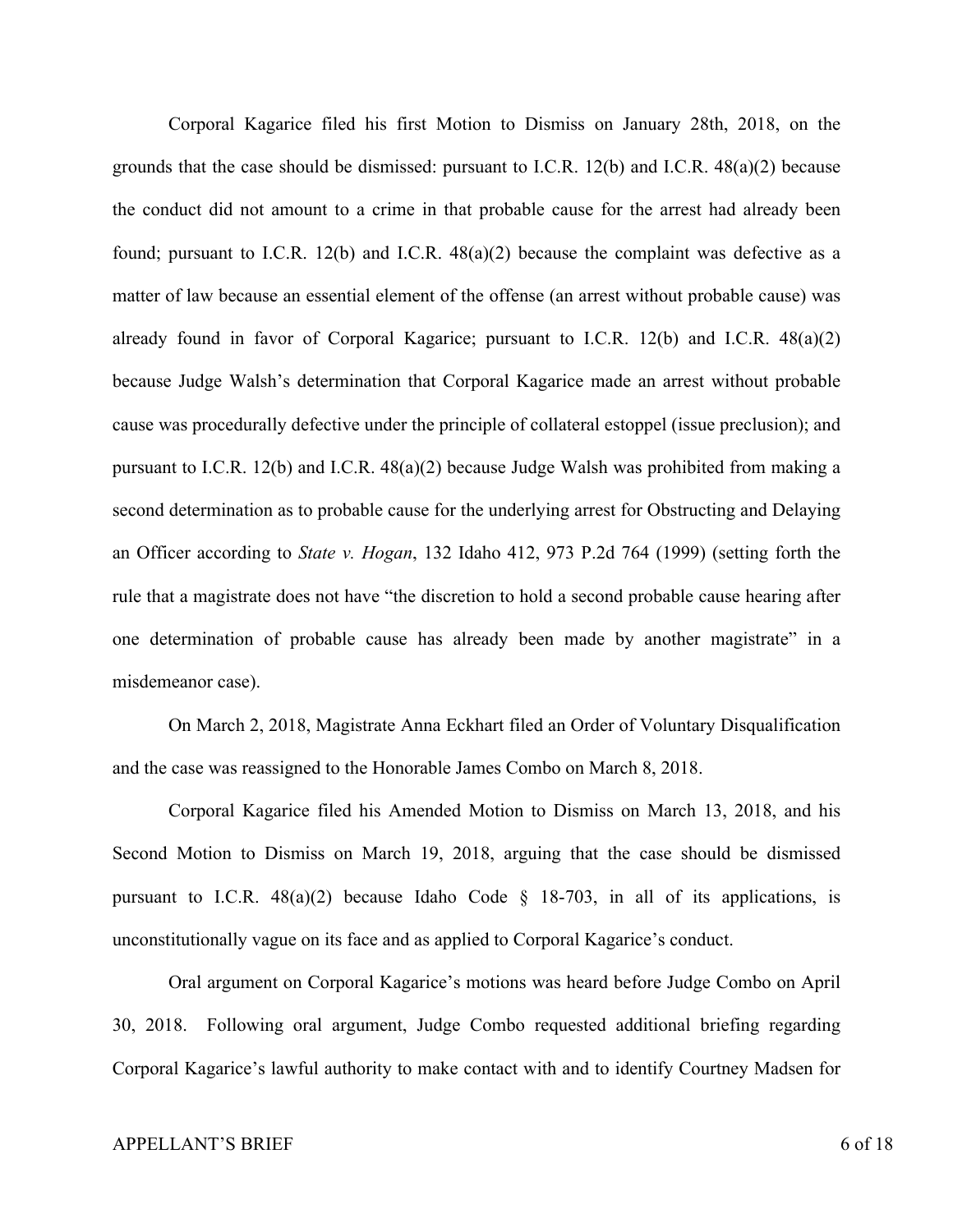the purposes of investigating a misdemeanor offense and regarding the State's burden at a trial for a violation of Hauser City Ordinance 3-1-1 without the proper identification of the person who was violating the ordinance. The requested briefing was provided by Corporal Kagarice and the State.

On May 18, 2018, Judge Combo gave his opinion in open court, finding in favor of the Defendant and ordering that the case be dismissed finding: as a matter of law that the owner of a nuisance has an obligation to identify himself or herself (under Hauser City Ordinance 3-1-1); that Corporal Kagarice had lawful authority to make contact with and identify Madsen for purposes of an investigation of a potential misdemeanor offense; and as a matter of law that Corporal Kagarice has lawful authority to arrest Madsen for resisting and obstructing by failing to identify herself. Judge Combo went on in his decision to further find as a matter of law that dismissal pursuant to I.C.R.  $48(a)(2)$  was the only appropriate sanction given the State's affiant, Kootenai County Sheriff's Office Detective Duncan, had failed to set forth in his affidavit material exculpatory evidence that Judge Eckhart had reviewed Corporal Kagarice's affidavit of probable cause for the resisting and obstructing charge and had found probable cause to believe that such a crime had indeed occurred, characterizing such omission as "material, deliberate, and/or reckless." Because the Court dismissed this case on the preceding grounds, it declined to consider the constitutionality of Idaho Code § 18-703 on its face or as applied.

The State filed its Notice of Appeal on June 12, 2018, and its Appellant's Brief on September 17, 2018.

The Defendant/Respondent, Corporal Kagarice, filed his Respondent's Brief on October 17, 2018.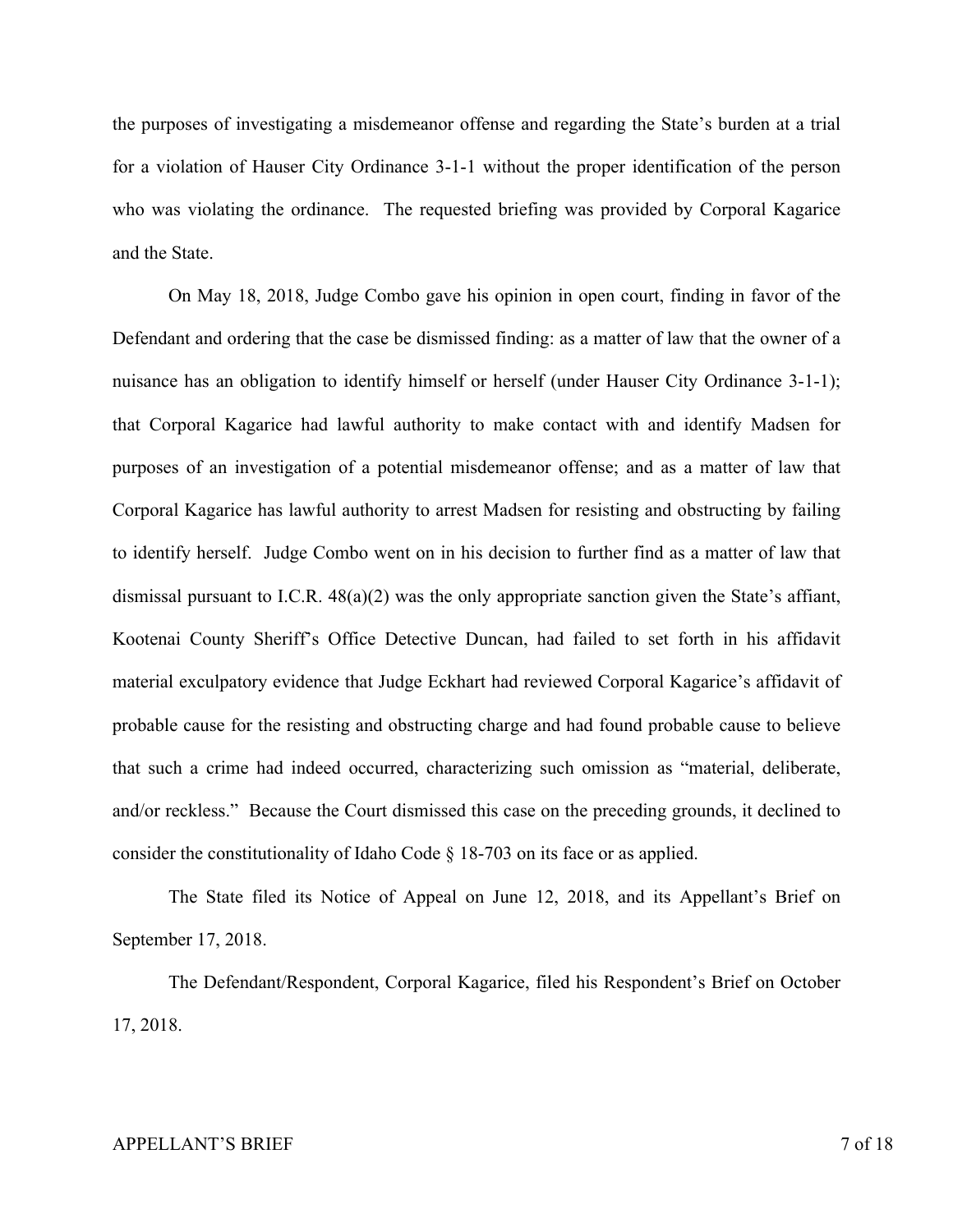The State filed its Reply Brief on November 7, 2018, and oral argument was heard before the Honorable John T. Mitchell.

The District Court issued its Memorandum Decision And Order On Appeal From Magistrate Division, on January 2, 2019, and the Defendant/Appellant filed its Notice of Appeal From the District Court Pursuant To I.A.R. 11(c)(10) on January 31, 2019.

The Defendant/Appellant, Corporal Kagarice, now files his Appellant's Brief supporting Judge Combo's findings, proper use of discretion, and his decision to dismiss this case in the interest of justice and effective administration of the court's business.

#### **II. STANDARD OF REVIEW**

There are two (2) standards of review with regards to Rule 48 dismissals: (1) whether the trial court erred as a matter of law in dismissing the criminal action; and/or (2) whether the trial court abused its discretion. *E.g. State v. Swenson*, 119 Idaho 706, 708, 809 P.2d 1185, 1187 (Ct.App. 1991); *State v. Dixon*, 140 Idaho 301, 304, 92 P.3d 551, 554 (Ct.App. 2004).

"On its face, the rule requires a judge who dismisses a case in order to 'serve the ends of justice' to 'state in the order of dismissal [his] reasons for such dismissal." *State v. Hayes*, 108 Idaho 556, 559, 700 P.2d 959, 962 (Ct.App. 1985). "When the district court acts in an appellate capacity on appeal from the magistrate's division, and a further appeal is taken, [this Court] will review the record independently of the decision of the district court." *State v. Swartz*, 109 Idaho 1033, 1035, 712 P.2d 734, 736 (Ct.App. 1985).

This Court reviews the magistrate court record to determine whether there is substantial and competent evidence to support the magistrate's findings of fact and whether the magistrate's conclusions of law follow from those findings. *See State v. Trusdall*, 155 Idaho 965, 968, 318 P.3d 955, 958 (Ct.App. 2014) (quoting *Bailey v. Bailey*, 153 Idaho 526, 529, 284 P.3d 970, 973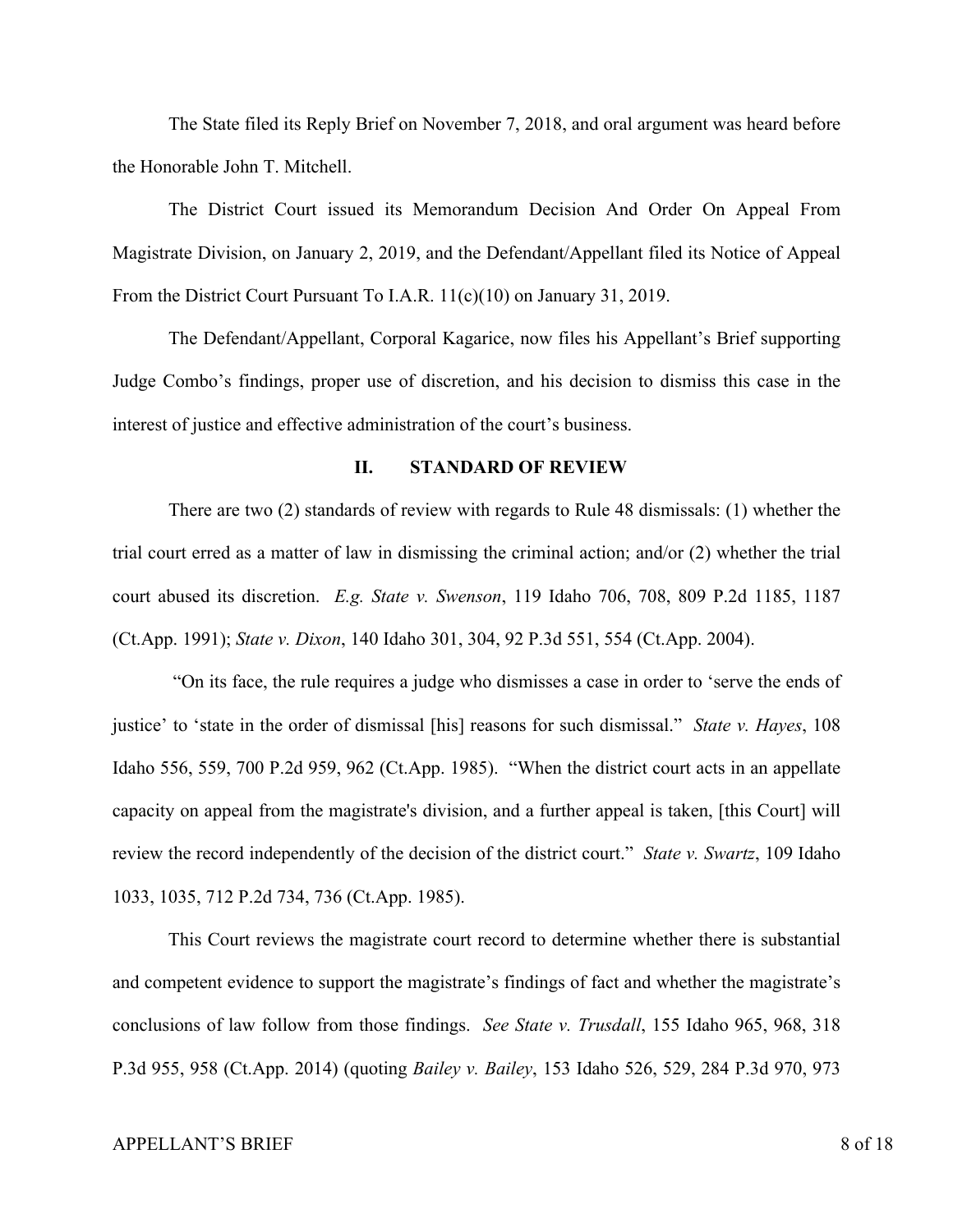(2012)). This Court "will uphold the magistrate's findings of fact if supported by substantial competent evidence" and exercise free review over whether the magistrate erred as a matter of law in dismissing a criminal action. *State v. Bilbao,* 130 Idaho 500, 502, 943 P.2d 926, 928 (1997).

#### III. **DISCUSSION**

## **1. Judge Combo correctly ruled that Corporal Kagarice had lawful authority to make contact with and to identify Madsen for purposes of investigating a potential misdemeanor offense.**

Idaho Code § 67-2901 is the enabling statute creating the Idaho State Police, which provides the power to, "[ e ]nforce all of the penal and regulatory laws of the state, to preserve order, and exercise any and all powers, duties and authority of any sheriff or other peace officer anywhere in the state of Idaho, in the same manner and with like authority as the sheriffs of the counties." Idaho Code § 67-2901(5)(a). Hauser City Ordinance § 3-1-1 defines a nuisance as "[w]hatever is injurious to the senses, or an obstruction to the free use of property, so as essentially to interfere with the comfortable enjoyment of life or property." The code specifically provides that "all unnecessary noises and annoying vibrations" are a nuisance and that the "creation or maintenance of a nuisance is prohibited within the city." Hauser City Ordinance§§ 3-1-l(E); 3-1-2. "Whenever the mayor, city clerk or law enforcement agency finds that a nuisance exists, he shall cause to be served upon the owner, agent or occupant of the property on which the nuisance is located, or upon the person causing or maintaining the nuisance, a written notice to abate or to request a hearing." Hauser City Ordinance § 3-1-3(B) (emphasis added). The code further identifies that " $[a]$ ny person violating any of the provisions of this chapter, after a notice to abate is served and any appeal is exhausted, shall, upon conviction, be guilty of a misdemeanor." Hauser City Ordinance  $\S 3$ -1-7 (emphasis added).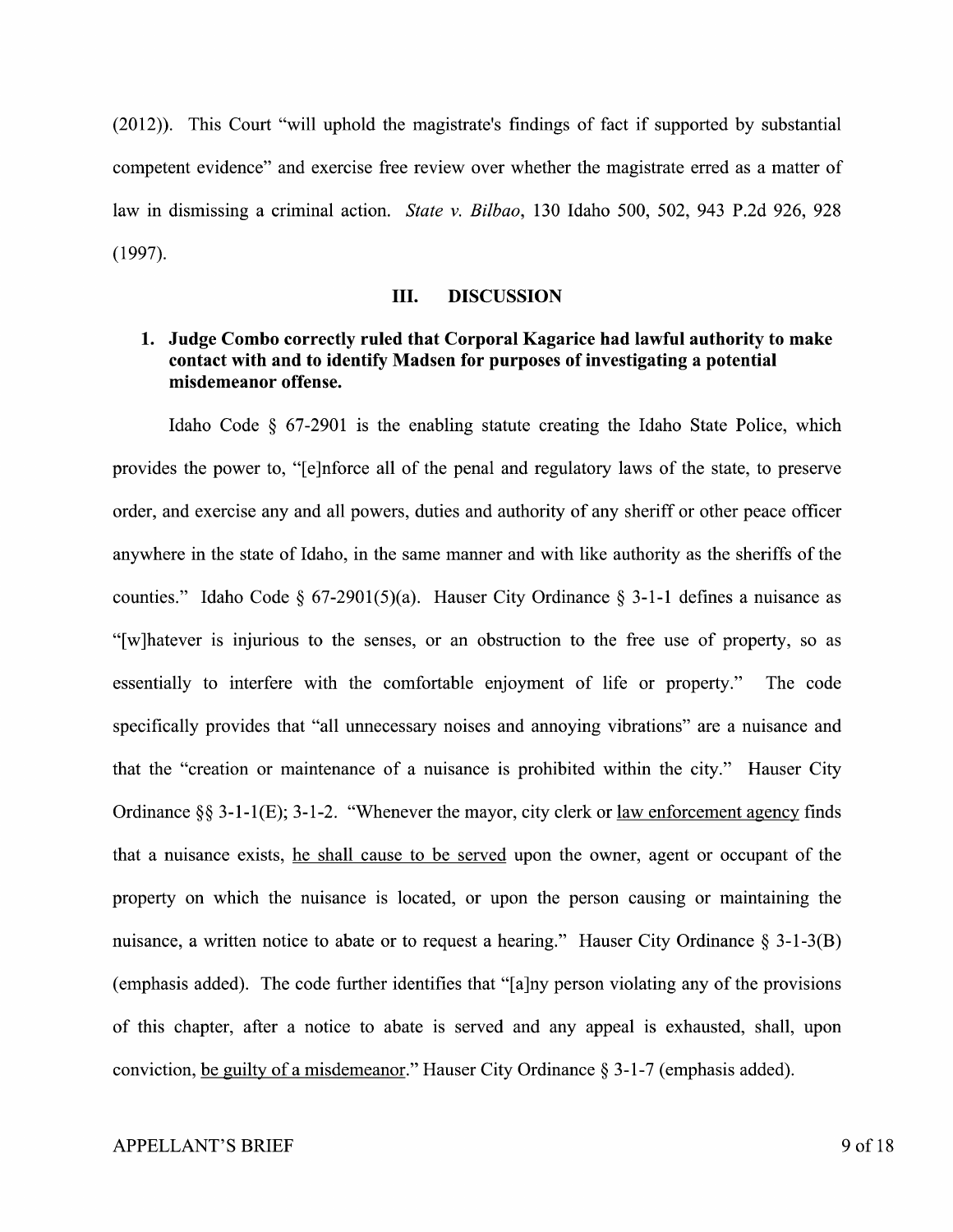At the time Corporal Kagarice made his initial contact at Madsen's residence, the car alarm was actively going off at approximately 4:00 AM. This was clearly prohibited conduct constituting a nuisance in violation of the Hauser City Ordinance. As soon as Corporal Kagarice identified a possible violation of the Nuisance Ordinance, he was affirmatively obligated under the plain language of the Ordinance to issue a notice to abate or request a hearing regarding the person causing or permitting the nuisance. Due to the time of night and unknown duration of time that the car alarm had been sounding, it was perfectly reasonable for Corporal Kagarice to conclude it was at least possible that a notice to abate under the Ordinance had previously been issued to the responsible party (thus making the offense a misdemeanor at the time of his initial arrival), or, if a notice had not been issued, that the Ordinance's affirmative obligation would still require Corporal Kagarice to issue such notice as a warning against future violations. That obligation was not relieved simply because the noise had abated by the time he returned later in the day.

### **2. Judge Combo correctly ruled as a matter of law that the owner of a nuisance has the obligation to identify himself or herself under Hauser City Ordinance 3-1-1.**

Without the positive identification of the owner of the nuisance, Corporal Kagarice would not have had any reasonable way to determine whether such owner had been previously issued a notice to abate or whether he would be obligated under the statute to issue the notice himself. Absent such knowledge of identity and notice, Corporal Kagarice could neither confirm nor deny the commission of a misdemeanor offense. Despite the State's and district court's contention to the contrary, nothing in the Ordinance relieves the officer of the affirmative duty to issue the notice simply because the nuisance may have been abated prior to the officer being able to issue such notice. It is well within the bounds of common sense and reason to conclude that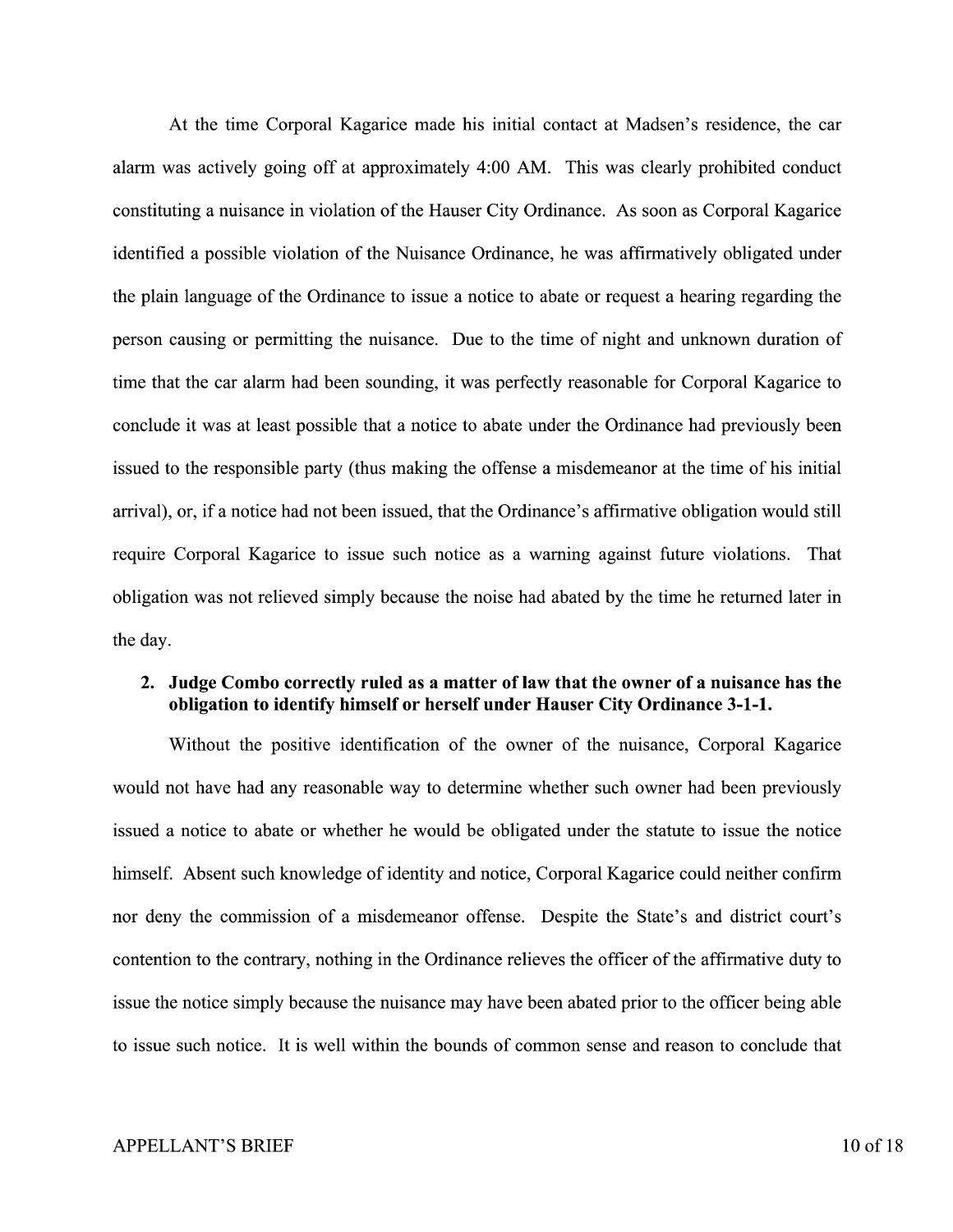nuisances can be, and often are, repetitive in nature. The obvious purpose of notice requirement itself is to prevent an ongoing nuisance, not simply to punish the owner if one occurs.

The Supreme Court of Idaho has also identified multiple other reasons relevant to this incident for a police officer to "be allowed to identify, with certainty, the person with whom he is dealing" when carrying out his duties. *See State v. Godwin,* 121 Idaho 491, 495, 826 P.2d 452, 456 (1992) (i.e. to protect himself and other officers from danger, to accurately prepare any required reports, and to allow the officer to adequately respond to allegations of illegal conduct or improper behavior) (emphasis added). "The need to identify the person with whom a police officer is dealing would logically extend to making a correct identification." *Id.* ( emphasis added).

The district court's opinion that *State v. Godwin* has no relevance whatsoever to this issue, because the contact was not in relation to a traffic stop, is non-sensical. Clearly police officers have a right to protect themselves from danger on any law enforcement contact, not just a traffic stop. Clearly police officers have an obligation to accurately prepare any required reports for any law enforcement contact, not just a traffic stop. Further, case in point, police officers should be allowed to adequately respond to allegations of illegal conduct or improper behavior for any law enforcement contact, not just a traffic stop. The reasons for identification articulated in *Godwin* are based on the dangers and nature of police work in general and not just limited to one type of enforcement activity.

The State and district court in this case are also conflating the issue of identity with that of method of service. While the Ordinance does provide for alternative methods of service, it is still incumbent on the officer to issue the notice to the correct person. In his decision, Judge Combo correctly identified that, absent positive identification, the State would never be able to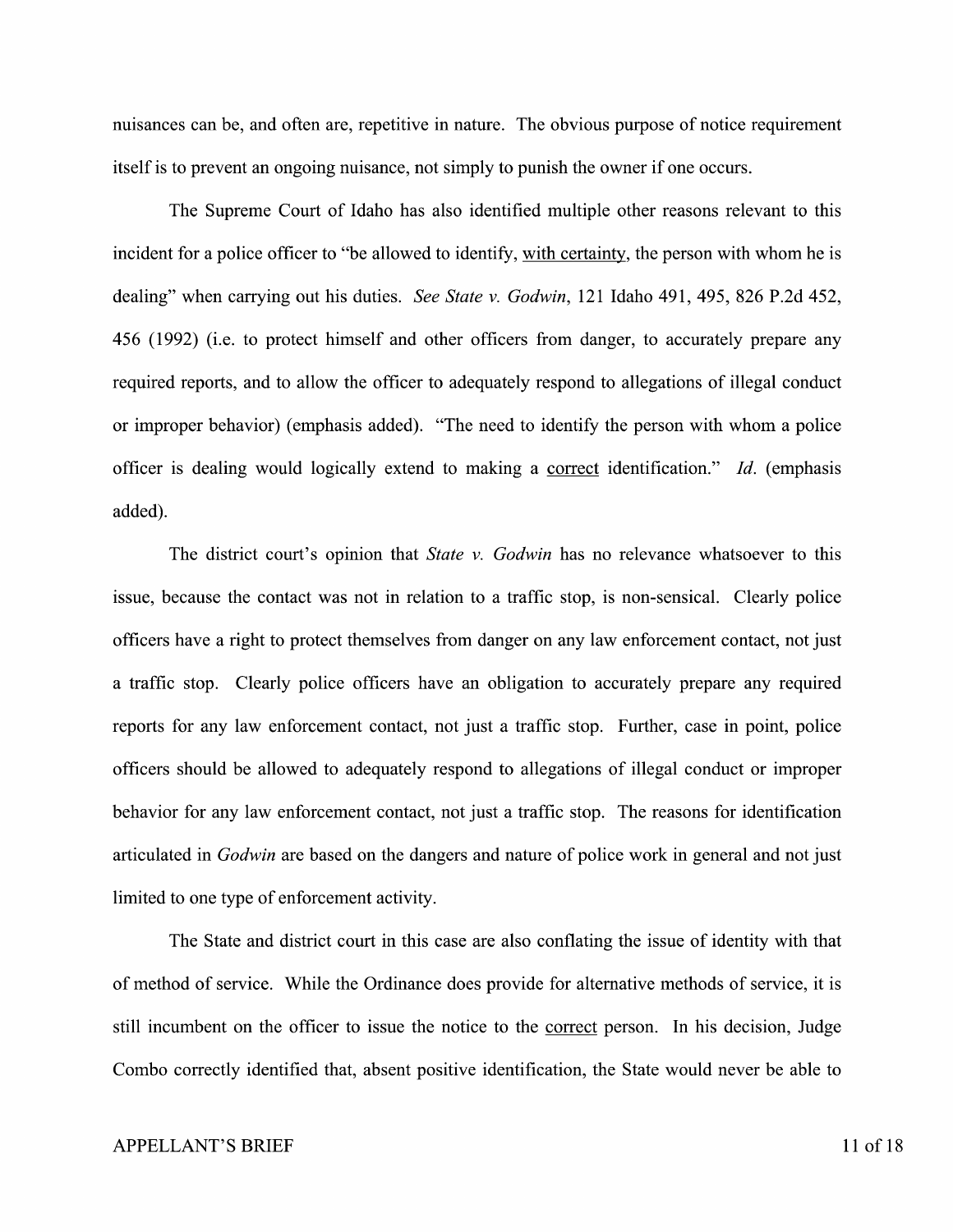prove at trial that a defendant neglected or failed to abate a nuisance if it couldn't identify (with certainty) the person to whom notice was served. Transcript of Decision, pp. 10, lines 14-20 (May 18, 2018). Specifically, Judge Combo identified that "to argue that the officer has no legal authority to demand identification when the ordinance mandates that he serve on the person responsible for the nuisance notice to abate potentially leads to mystifying results of law enforcement misidentifying citizens, charging the wrong or innocent persons, and certainly that's not the effective administration of this court's business either." Transcript of Decision, pp. 14, lines 13-21 (May 18, 2018)

Further, while Judge Combo correctly considered "the heightened constitutional protections that are afforded persons in their home," he did not find that there was an "unreasonable infringement for an officer while investigating a nuisance to require someone to simply identify themselves." Transcript of Decision, pp. 11, lines 12-17 (May 18, 2018).

In *United States v. Santana,* the Supreme Court determined that a woman who opened her door for the police was "in a 'public place' for the purposes of the Fourth Amendment, since she was not in an area where she had any expectation of privacy and was not merely visible to the public but was exposed to public view, speech, hearing, and touch as if she had been standing completely outside her house." 427 U.S. 38, 38, 96 S.Ct. 2406, 2408 (1976) (citing *Katz v. United States,* 389 U.S. 347, 351, 88 S.Ct. 507, 511 (1967) ("What a person knowingly exposes to the public, even in his own house or office, is not a subject of Fourth Amendment protection.") Like in *Santana,* Madsen was not merely visible to the public "but was as exposed to public view, speech, hearing, and touch as if she had been standing completely outside her house" when she opened the door to speak with Corporal Kagarice.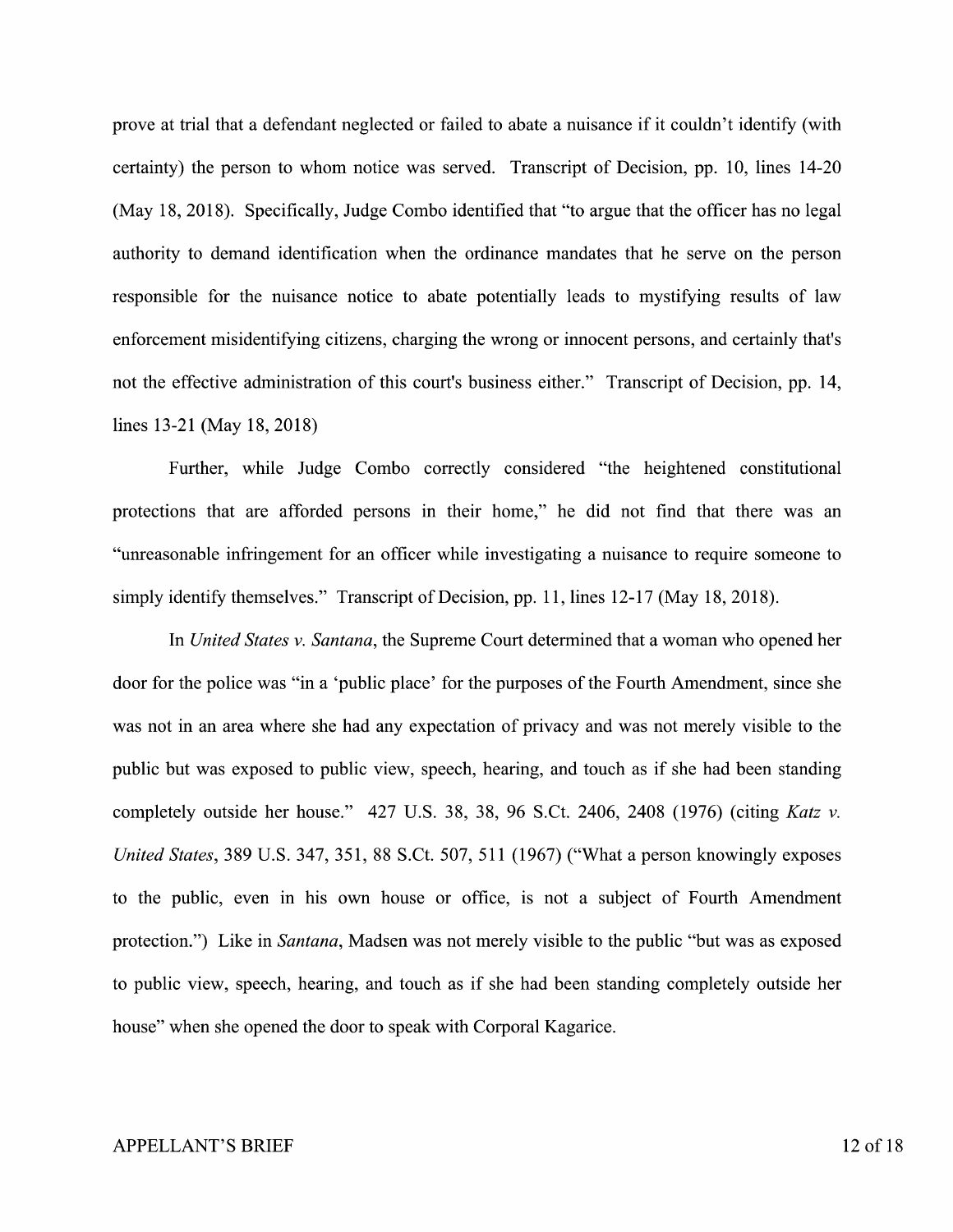### **3. Judge Combo correctly ruled that as a matter of law Corporal Kagarice had lawful authority to arrest Madsen for resisting and obstructing by failing to identify herself.**

Idaho Code § 18-705 states that "[e]very person who wilfully resists, delays or obstructs any public officer, in the discharge, or attempt to discharge, of any duty of his office is punishable by a fine not exceeding one thousand dollars (\$1,000), and imprisonment in the county jail not exceeding one (1) year." When a person fails to cooperate with an officer, by refusing to identify himself or herself, it constitutes "delaying and obstructing an officer in carrying out one of the duties of his office pursuant to LC.§ 18-705." *See State v. George,* 127 Idaho 693, 699, 905 P.2d 626, 632 (1995) (citing *State v. Godwin,* 121 Idaho 517, 826 P.2d 478 (Ct. App.1991), affd, 121 Idaho 491, 826 P.2d 452 (1992). A peace officer may arrest a person for a public offense committed or attempted in his presence. LC. § 19-603.

Corporal Kagarice had legal authority to make a positive identification of "Courtney" because: he was investigating her for a possible misdemeanor violation of the Hauser City Ordinance; he had an affirmative duty under the Ordinance to issue her a notice to abate the previously identified nuisance; he had personal safety concerns due to her suspicious behavior and his personal knowledge of other occupants at the residence with officer safety alert codes; he had to write a use-of-force report for the Idaho State Police after pepper spraying her aggressive dog; and so that he could defend himself from allegations or misconduct. Any one of these reasons for Corporal Kagarice to make a positive identification of "Courtney" are sufficient to establish that he had probable cause to believe Madsen was committing the criminal offense of Obstructing and Delaying an Officer, in violation of Idaho Code § 18-705, in his presence. When Madsen refused to provide her last name and date of birth or a state-issued identification, Corporal Kagarice was well within the bounds of his authority to arrest her for that offense and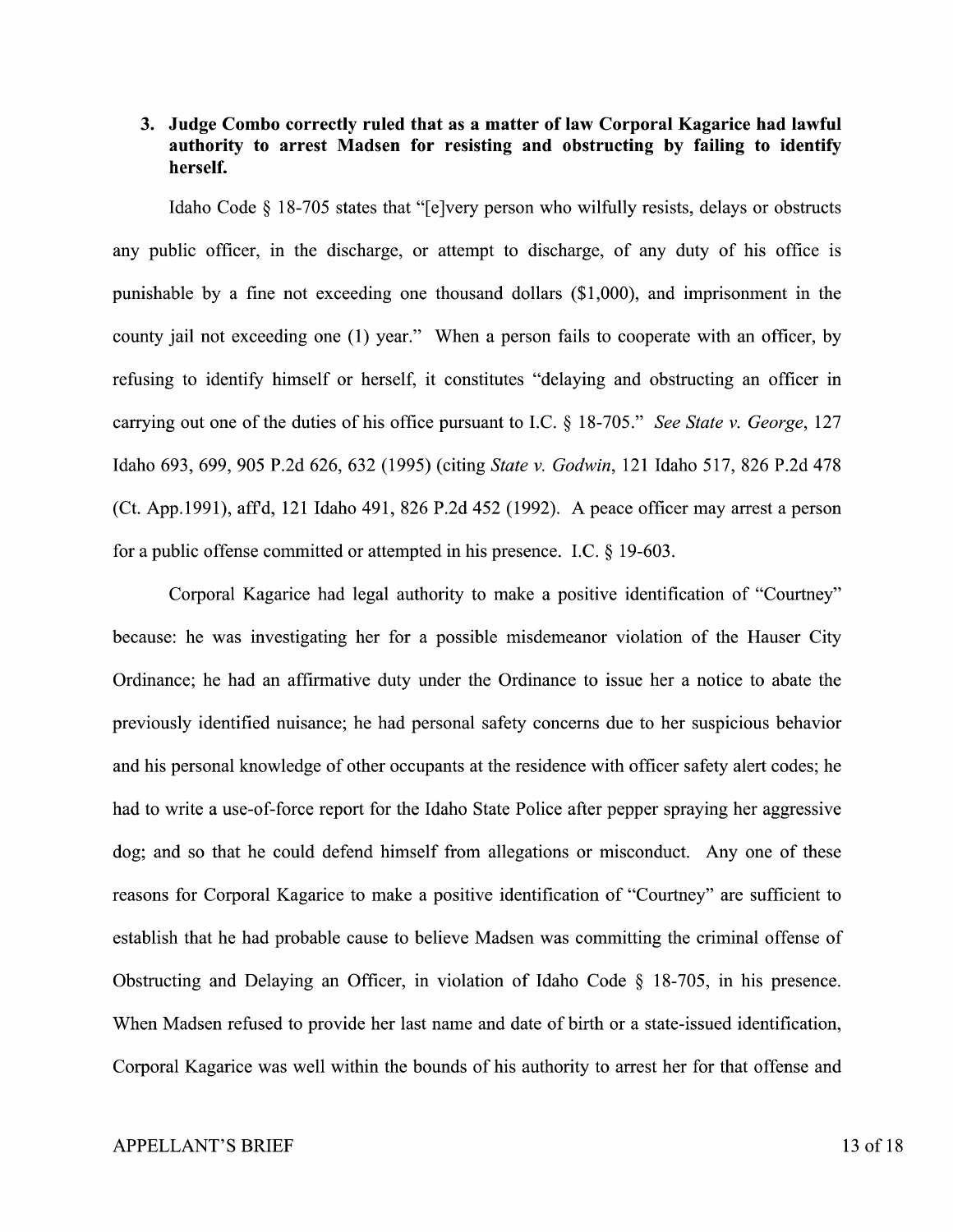Judge Combo correctly found "as a matter of law that Officer Kagarice had lawful authority to arrest her for resisting and obstructing by failing to identify herself." Transcript of Decision, pp. 11, lines 22-25 (May 18, 2018).

### **4. Judge Combo correctly ruled that dismissal pursuant to I.C.R. 48(a)(2) was the only appropriate sanction because the State's affiant, Kootenai County Sheriff's Office Detective Duncan, had failed to set forth in his affidavit material exculpatory evidence and such omission was "material, deliberate, and/or reckless."**

Due process requires the State to disclose to the defense exculpatory evidence within its possession. *Brady v. Maryland,* 373 U.S. 83, 87, 83 S. Ct. 1194, 1196 (1963). When the State fails to disclose material exculpatory evidence that pertains to guilt or punishment, the defendant's due process rights are violated. *Id.* Material evidence is evidence that would change the result of the proceeding if it had been disclosed. *United States v. Bagley,* 473 U.S. 667,682, 105 S. Ct. 3375 (1985). To determine whether a defendant's due process rights have been violated by the State's failure to disclose material exculpatory evidence, Idaho Supreme Court adopted a three-prong balancing test: (1) whether the evidence was material to the question of guilt; (2) whether the defendant was prejudiced by the loss or destruction; and (3) whether the State was acting in good faith when it lost or destroyed the evidence. *Paradis v. State,* 110 Idaho 534, 540-41, 716 P.2d 1306, 1312-13 (1986). Later, in *Stuart v. State,* the Idaho Supreme Court went even further in its approach and stated that "materiality and prejudice to the defense can be presumed where the government acts in bad faith." 127 Idaho at 816, 907 P.2d at 793 (1995). "Failure to disclose exculpatory and material evidence is a denial of due process irrespective of the good or bad faith of the prosecutor and requires reversal of the conviction." *State v. Johnson,*  120 Idaho 408, 412, 816 P.2d 364, 368 (Ct.App. 1991).

In this case, Judge Combo was correct in finding that; as a matter of law, dismissal was the only appropriate remedy based upon Detective Duncan's "failure to set forth in his affidavit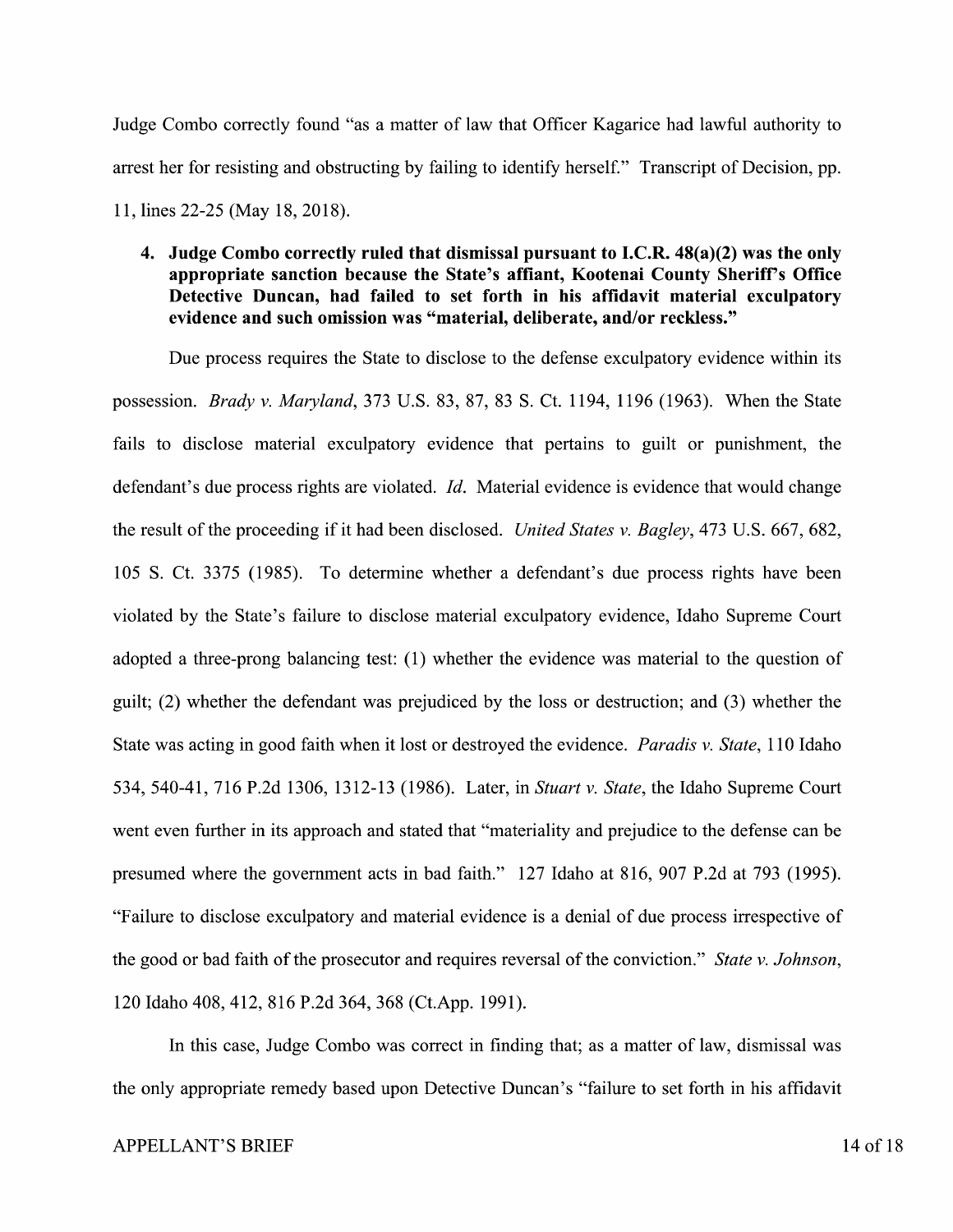material exculpatory evidence that Judge Eckhart had reviewed Trooper Kagarice's affidavit of probable cause for the resist and obstruct and had probable cause to believe that such a crime had indeed occurred." Transcript of Decision, pp. 12, lines 11-18 (May 18, 2018).

Corporal Kagarice's due process rights were violated when Detective Duncan failed to notify Judge Walsh that Judge Eckhart had found probable cause for the arrest of Courtney Madsen because the omitted evidence was material evidence in that it found an essential element of the offense, an arrest without probable cause, in favor of Corporal Kagarice. Because the probable cause order submitted to Judge Walsh was left blank, this misleading information "certainly would have altered Judge Walsh's finding of probable cause," indicating this evidence was material evidence, pursuant to *Bagley*. Transcript of Decision, pp. 12, line 23 – pp.13, line 1 (May 18, 2018). Judge Combo correctly identified that "[t]his problem is compounded by the fact that not only did the detective fail to disclose that probable cause had already been found by Judge Eckhart, but he had attached to Trooper Kagarice's affidavit of probable cause a probable cause order that had been left blank, suggesting to this court and any viewer of that document that no PC had been found." Transcript of Decision, pp. 13, lines 2-8 (May 18, 2018).

Pursuant to Idaho's three-prong balancing test, Trooper Kagarice's due process rights were violated because (1) Detective Duncan's omission would have altered Judge Walsh's analysis when she found probable cause for an unlawful arrest; (2) Trooper Kagarice was prejudiced by Detective Duncan's omission because he was charged with a misdemeanor offense; and (3) Detective Duncan's omission was "material, deliberate, and/or reckless." Transcript of Decision, pp. 14, lines 5-6 (May 18, 2018).

#### APPELLANT'S BRIEF 15 of 18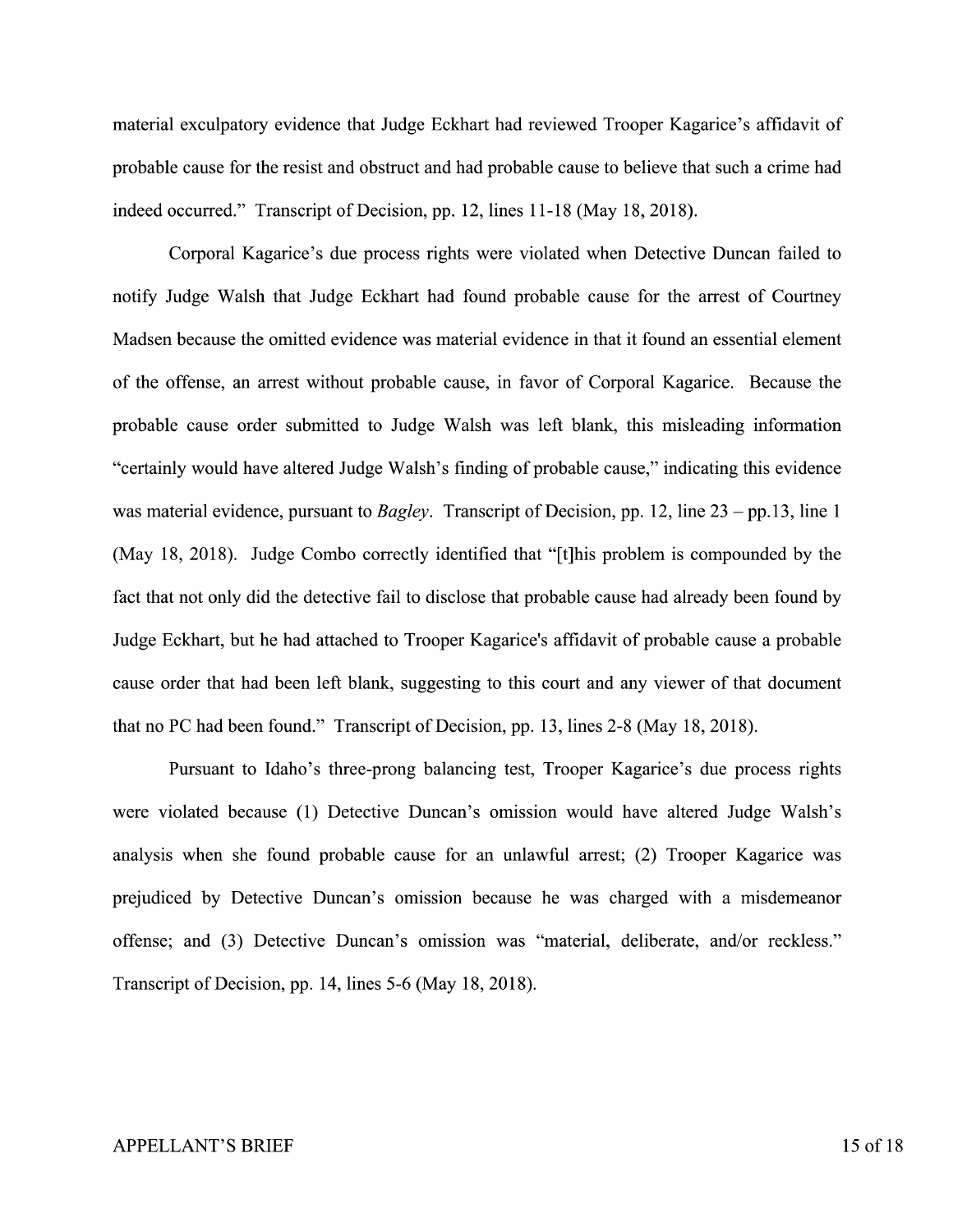Judge Combo properly dismissed this matter because Detective Duncan's failure to provide exculpatory evidence was deliberate and reckless; therefore materiality and prejudice can be presumed because the State acted in bad faith.

#### **IV. CONCLUSION**

Corporal Kagarice was statutorily authorized and obligated to investigate the nuisance he personally observed. Corporal Kagarice had legal authority to identify Madsen because of the notice requirement of the ordinance, for officer safety reasons, for accurate report writing, and to allow him to adequately respond to allegations of illegal conduct or improper behavior. Madsen's refusal to identify herself under the circumstances constituted the misdemeanor offense of resisting and obstructing an officer and Corporal Kagarice was well within his legal authority to arrest her for that offense because it was committed in his presence. Corporal Kagarice utilized proper arrest and control techniques in effecting Madsen's arrest; according to his training and experience.

Judge Combo correctly perceived the dismissal of this matter as one within his discretion pursuant to I.C.R. 48(a)(2). Judge Combo acted within the bounds of his discretion, consistent with the applicable legal standards, in finding "as a matter of law that dismissal would serve the ends of justice and the effective administration of the court's business," and reached his decision by an exercise of reason by correctly identifying that "[t]o hold otherwise would allow the State to essentially cherry pick only those facts that support the charge and not disclose any potential exculpatory evidence, which would result in gross miscarriages of justice" and "to argue that the officer has no legal authority to demand identification when the ordinance mandates that he serve on the person responsible for the nuisance notice to abate potentially leads to mystifying results of law enforcement misidentifying citizens, charging the wrong or innocent persons, and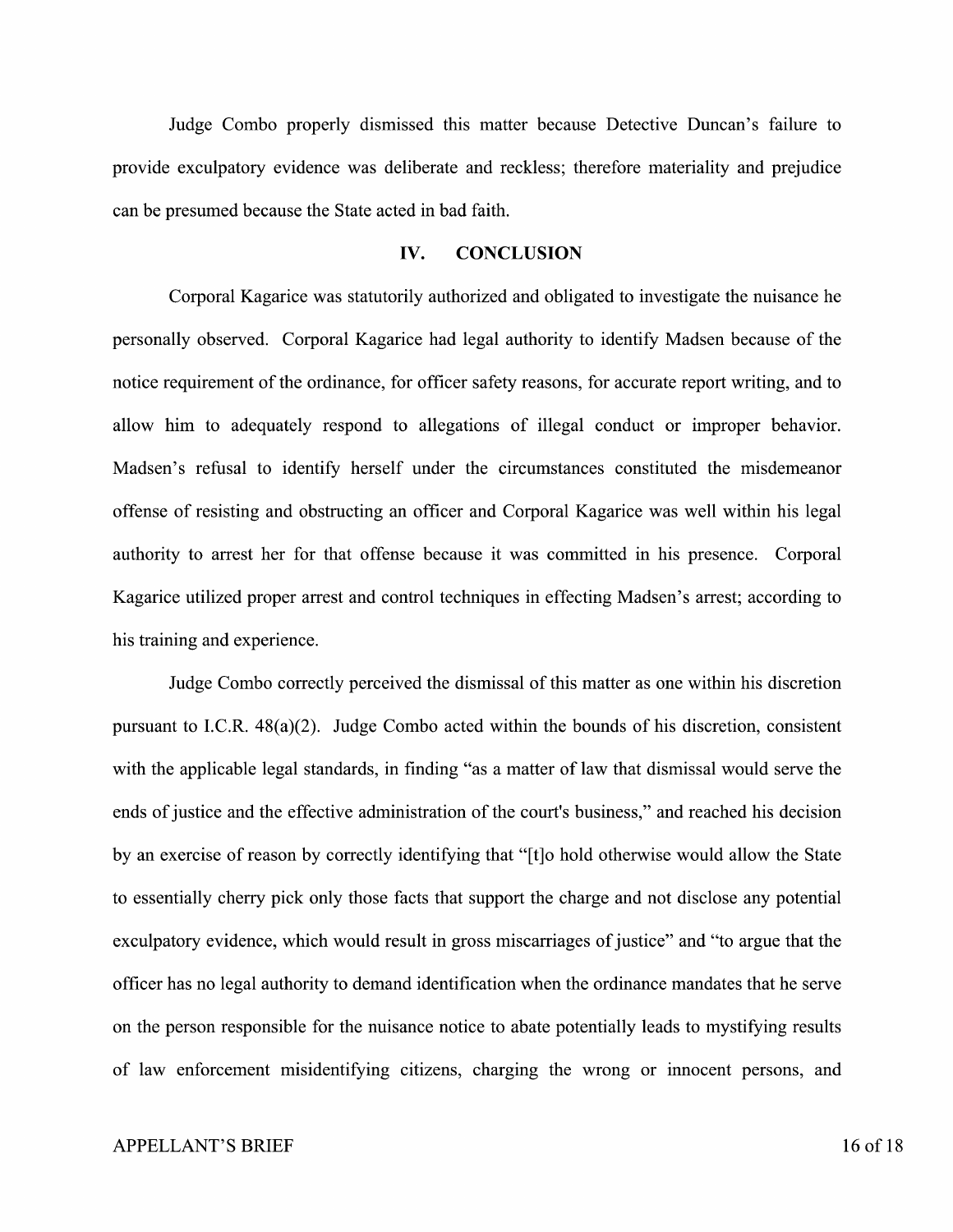certainly that's not the effective administration of this court's business either." Transcript of Decision, pp. 14, lines 6-21 (May 18, 2018).

For all of the foregoing, Appellant respectfully requests this Honorable Court to uphold Judge Combo's findings of fact as supported by substantial competent evidence and affirm the dismissal of the criminal action.

DATED this  $31<sup>st</sup>$  day of May, 2019.

*ISi Joseph R. Sullivan*  JOSEPH R. SULLIVAN, ISBA #9791 Attorney for Defendant